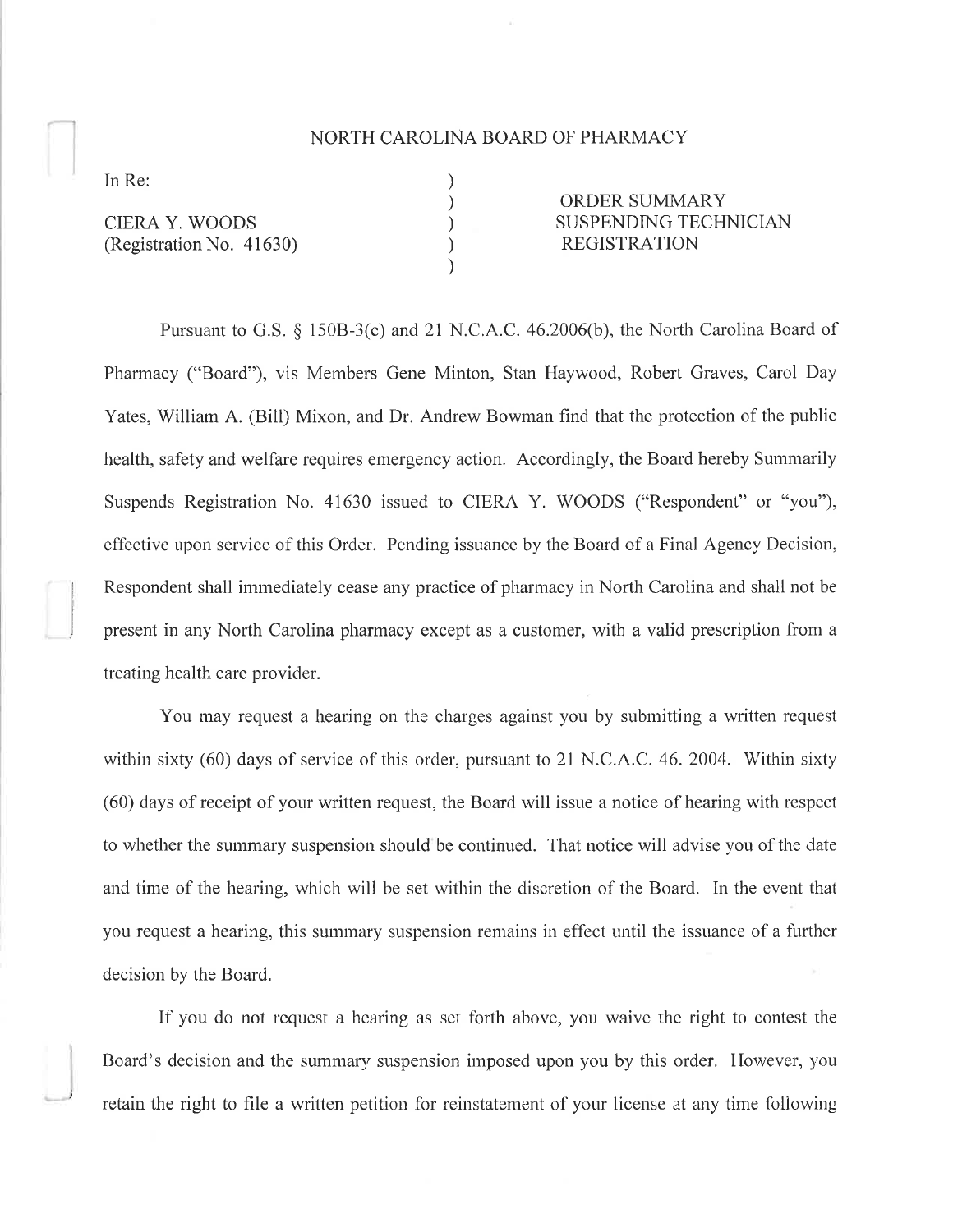this order. The Board will set a hearing at a time and place within its discretion and will rule on the petition for reinstatement, in its discretion, under its duty to consider the public health, safety and welfare.

By Order of the Board, this  $\frac{\sqrt{8}}{2016}$  day of  $\frac{\sqrt{8}}{2016}$ , 2016.

 $\Box$ 

J

NORTH CAROLINA BOARD OF PHARMACY

Jack W. Campbell, IV Executive Director